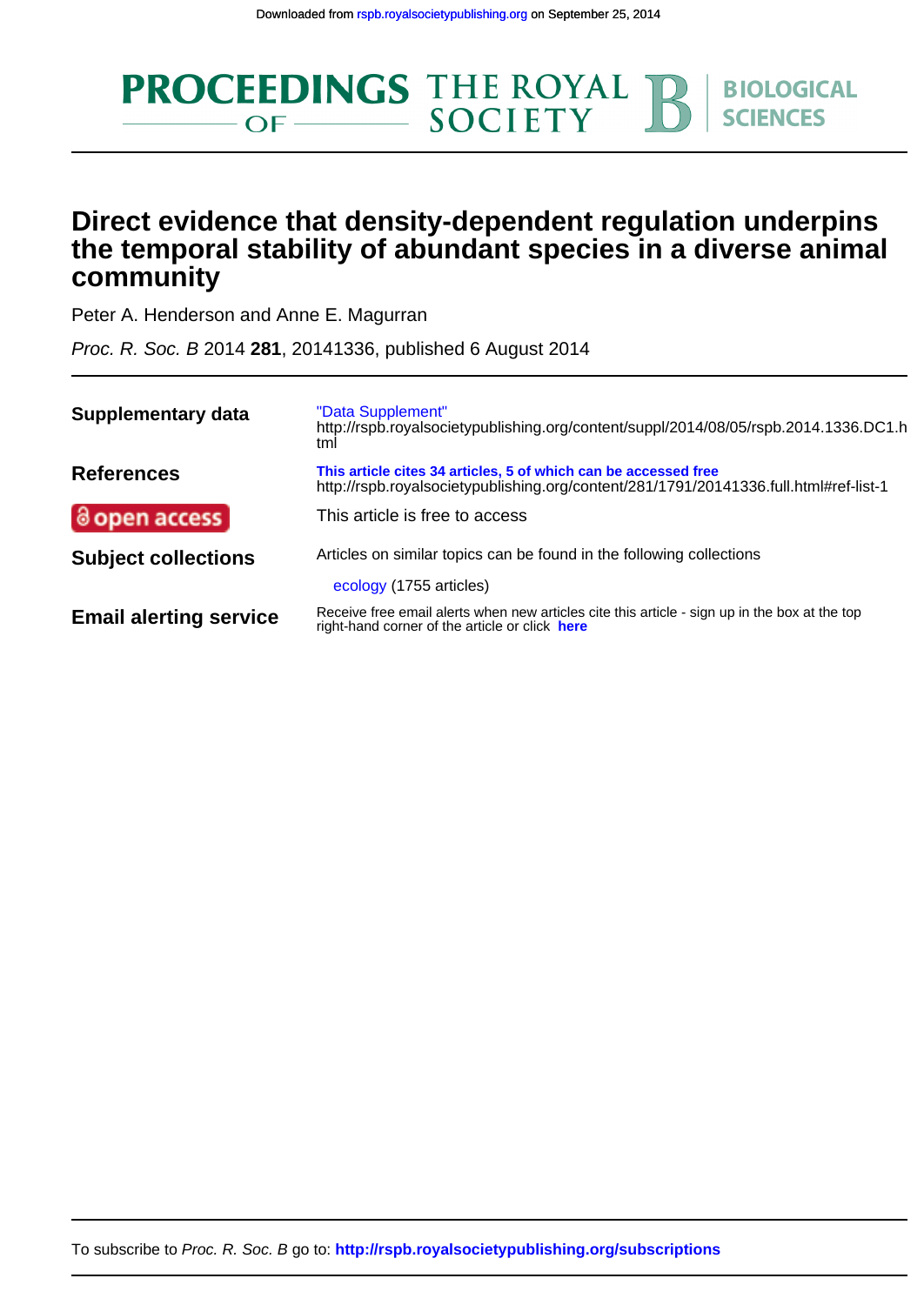

## rspb.royalsocietypublishing.org

Research



Cite this article: Henderson PA, Magurran AE. 2014 Direct evidence that density-dependent regulation underpins the temporal stability of abundant species in a diverse animal community. Proc. R. Soc. B 281: 20141336. http://dx.doi.org/10.1098/rspb.2014.1336

Received: 2 June 2014 Accepted: 10 July 2014

Subject Areas: ecology

#### Keywords:

density-dependence, stability, temporal variability, relative abundance

#### Author for correspondence:

Peter A. Henderson e-mail: [peter@pisces-conservation.com](mailto:peter@pisces-conservation.com)

<sup>†</sup>These authors contributed equally to this study.

Electronic supplementary material is available at<http://dx.doi.org/10.1098/rspb.2014.1336> or via<http://rspb.royalsocietypublishing.org>.



# Direct evidence that density-dependent regulation underpins the temporal stability of abundant species in a diverse animal community

## Peter A. Henderson<sup>2,†</sup> and Anne E. Magurran<sup>1,†</sup>

<sup>1</sup>Centre for Biological Diversity and Scottish Oceans Institute, School of Biology, University of St Andrews, St Andrews, Fife KY16 8LB, UK

<sup>2</sup>Pisces Conservation Ltd, IRC House, The Square, Pennington, Lymington, Hampshire SO41 8GN, UK

To understand how ecosystems are structured and stabilized, and to identify when communities are at risk of damage or collapse, we need to know how the abundances of the taxa in the entire assemblage vary over ecologically meaningful timescales. Here, we present an analysis of species temporal variability within a single large vertebrate community. Using an exceptionally complete 33-year monthly time series following the dynamics of 81 species of fishes, we show that the most abundant species are least variable in terms of temporal biomass, because they are under density-dependent (negative feedback) regulation. At the other extreme, a relatively large number of low abundance transient species exhibit the greatest population variability. The high stability of the consistently common high abundance species—a result of density-dependence—is reflected in the observation that they consistently represent over 98% of total fish biomass. This leads to steady ecosystem nutrient and energy flux irrespective of the changes in species number and abundance among the large number of low abundance transient species. While the densitydependence of the core species ensures stability under the existing environmental regime, the pool of transient species may support long-term stability by replacing core species should environmental conditions change.

# 1. Introduction

The quest to explain patterns of biological diversity summarized by species abundance distributions has produced a large literature beginning with Darwin [\[1\]](#page-4-0) who noted that natural communities contain both common and rare species. Darwin also pointed out that species abundances are not fixed but instead vary through time as a result of competition and changes in the environment. However, the consequences of this temporal turnover for the structure of species abundance distributions remains unclear, in part because of the scarcity of long-term population data covering all the species in a community.

Density-dependence has the potential to act as a strong driver of community dynamics. Although the earliest species abundance models [\[2,3](#page-4-0)] did not explicitly consider density-dependence, later models began to include it [[4,5\]](#page-4-0). Chave et al. [\[6\]](#page-4-0), for example, extended neutral theory to take account of densitydependence. It has been assumed [\[7\]](#page-4-0) that the strength of density-dependence is the same for all species. However, Comita et al. [\[8\]](#page-4-0) reported that, in the Barro Colorado Island forest, rarer species experience stronger density-dependence than the more abundant ones. Johnson et al. [[9](#page-4-0)] examined over 150 species of trees within the United States and also found that rare species are subject to more intense density-dependence. At present, then, the perception is either that density-dependence applies equally to all species or is most strongly expressed in rare taxa.

& 2014 The Authors. Published by the Royal Society under the terms of the Creative Commons Attribution License http://creativecommons.org/licenses/by/4.0/, which permits unrestricted use, provided the original author and source are credited.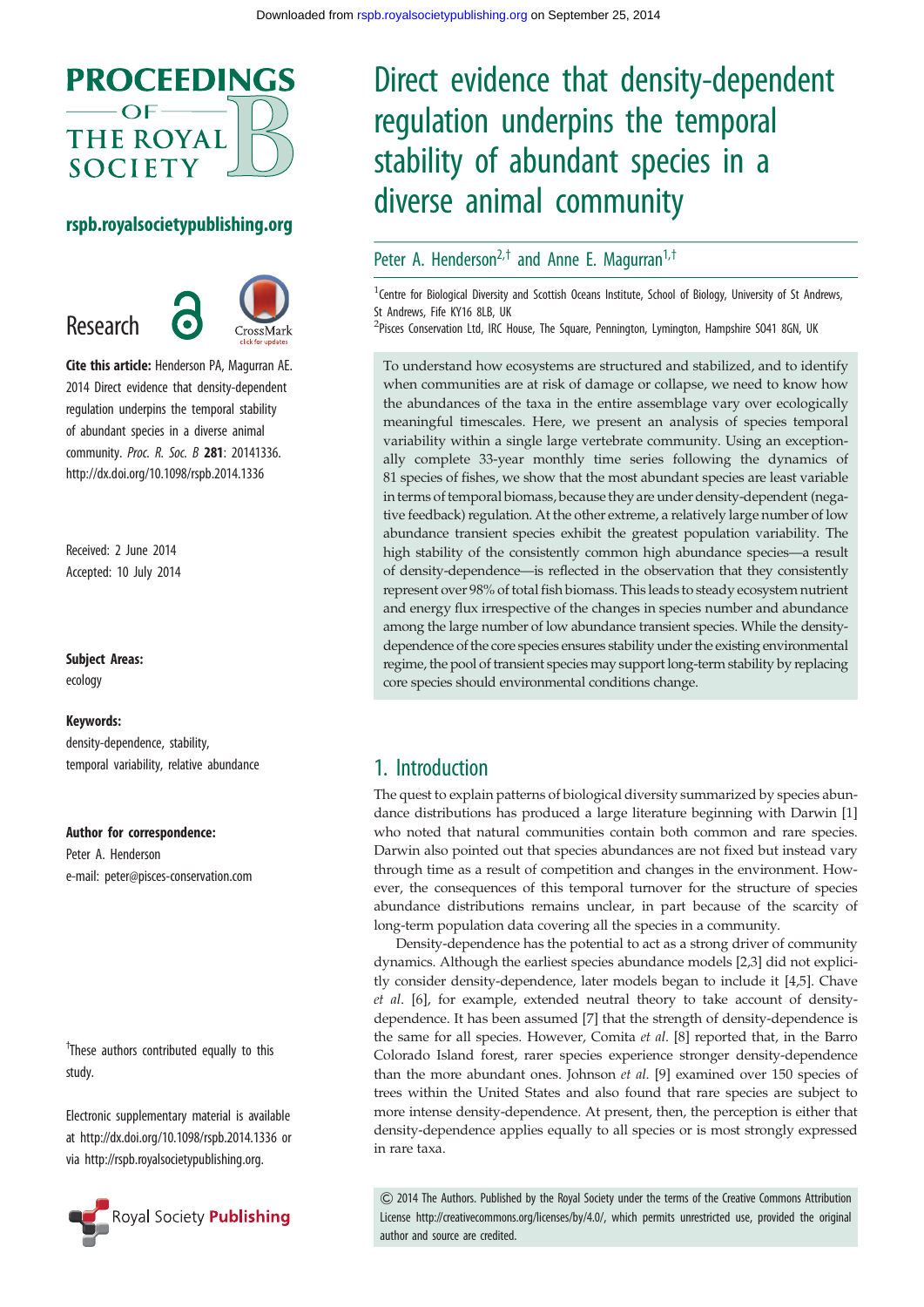2

Commonness and rarity of species within a community are linked to their persistence in time. Core species, which are consistently present, are often abundant, whereas transient species occur only occasionally and then usually only in small numbers [\[10](#page-5-0)]. Whereas core species are often taxa with adaptations to living in the habitat, transient species may be at the edge of their range or more suited to other environmental conditions. This pattern of occurrence suggests that the temporal dynamics of the two sets of species are shaped by different processes. Biological and statistical factors both play a role in the temporal stability of ecological communities [[11](#page-5-0)–[14](#page-5-0)], but we suggest that their influence depends on whether core or transient species are involved. Specifically, we argue that density-dependence underpins the temporal stability of core species [[10](#page-5-0)]. By contrast, transient species are predicted to have dynamics driven by random environmental events.

Our reasons for predicting that density-dependence plays an important role in the dynamics of the core taxa are twofold. First, Brook & Bradshaw [\[15\]](#page-5-0) examined over 1000 time series of population abundance and found that the majority showed evidence of density-dependence. This result held across a wide range of taxa. The likelihood of detecting density-dependence increased with the length of the time series as populations for which there are long-term datasets are most likely to show zero net growth (a logical outcome of persistence) [[15\]](#page-5-0). While Brook & Bradshaw examined population data collected from a variety of sources, their finding should also apply to persistent (i.e. core) species within a single community. Such analyses have been impeded by the absence of comprehensive community time series, as noted above. Our second line of evidence is provided by Mutshinda et al. [\[16\]](#page-5-0) who examined the temporal dynamics of the most abundant (and persistent) species in a number of vertebrate and invertebrate communities. Mutshinda et al. concluded that while environmental fluctuations are important drivers, density-dependence keeps the populations of dominant species within bounds.

We test our prediction that density-dependence underpins the temporal stability of core species using an estuarine fish community sampled monthly for 33 years. Our tests for density-dependence focus on the numerical abundances of the species in the community. We then examine the community consequences of these temporal dynamics using biomass as our currency; biomass is a direct measure of how the available capacity in a community is allocated among species, and an important community property.

# 2. Material and methods

#### (a) Data collection

The ongoing sampling of Bristol Channel estuarine fish assemblage has completed 33 years [[17](#page-5-0),[18](#page-5-0)]. To date, 81 species and more than 150 000 individuals have been recorded.

Fish samples are collected from the cooling water filter screens at Hinkley Point B Power Station, situated on the southern bank of the Bristol Channel in Somerset, UK  $(51°14'14.05''$  N,  $3°8'49.71''$  W). The water intakes are in front of a rocky promontory within Bridgwater Bay, and to the east are the 40 km<sup>2</sup> Stert mud flats. Depending upon the tide, fishes are sampled from water varying in depth from about 8 to 18 m. The filter screens have a solid square mesh of 10 mm. For a full description of the intake configuration and sampling methodology, see [\[19,20\]](#page-5-0).

Quantitative sampling commenced in 1980 when 24 h surveys of the diurnal pattern of capture were undertaken in October and November. From these surveys, it was concluded that samples collected during daylight were representative of the 24 h catch [[21](#page-5-0)] and monthly quantitative sampling commenced in January 1981. The total volume of water sampled per month, which has not varied over the entire period, is  $4.27 \times 10^5$  m<sup>3</sup>. To standardize for tidal influence, all sampling dates are chosen for tides halfway between springs and neaps, with sampling commencing at high water (normally about 12.00). Fishes are collected hourly from two filter screens for a 6 h period, identified to species and the number of individuals recorded.

Fish numerical abundance and length has been recorded since the beginning of the survey, and biomass (wet weight) since 2000. Methodology has not changed over the 33 years of study.

## (b) Data analysis

Fish species were classified as either core (i.e. persistent) or transient members of the community. Core species [\[10](#page-5-0)] were defined as present in more than 22 of 32 full years analysed (1986 was excluded from the identification of core species as only six months were sampled). As the distribution of persistence is strongly bimodal, with a group of species that are almost always present, and another that occur very infrequently, the precise position of the boundary between persistent and transient species does not affect conclusions about the structure of the community [\[10](#page-5-0)]. A small number of taxa (shad, salmon, eel and lamprey species) are passage migrants and move through the study area; these were not considered part of the community and were excluded from the analysis. In the analysis, we used numerical abundance data to test for the presence of density-dependence and examined the consequences of this on community biomass.

Density-dependence is difficult to identify given population abundance data with unknown levels of sampling error. Because the possible methods using ecological time series are subject to both type I and II errors, we used a battery of five methodologies each applied in a conservative manner as follows.

- (i) A nonlinear relationship between log population change and log population size, or the presence of a threshold when the relationship abruptly changes provides evidence of density-dependence [\[22](#page-5-0)]. We note here that a simple linear negative relationship provides insufficient support for density-dependence because it can be generated by census error. A threshold or nonlinear response, in contrast, is not sensitive to type I error caused by census errors [[22](#page-5-0)].
- (ii) Density-dependence is consistent with a log population change versus log population size relationship with a slope steeper than  $-1$ . It is important to recognize that a random walk with measurement error generates a gradient of between 0 and  $-1$  and therefore a negative value within this range is not necessarily indicative of densitydependence. However, measurement error acts against the observation of a slope of steeper than  $-1$ . Accordingly, a slope steeper than  $-1$  in the presence of measurement error is convincing support for density-dependent regulation and is robust to type I error.
- (iii) The R and  $R^*$  tests of Bulmer [\[23\]](#page-5-0) are widely used to detect density-dependence and were applied to all time series with no zero annual abundances. Bulmer's R test is sensitive to type I error in the presence of sampling error, whereas  $R^*$  is not. However,  $R^*$  lacks power and so is vulnerable to type II error. We therefore used both tests and while we accepted a significant R value as support for density-dependence, we considered the evidence particularly robust when both tests showed significance.
- (iv) For the most abundant species (bass, Dicentrachus labrax; five-bearded rocking, Ciliata mustella; sea snail, Liparis liparis; sole, Solea solea; sprat, Sprattus sprattus) growth and mortality of the age classes present could be followed through time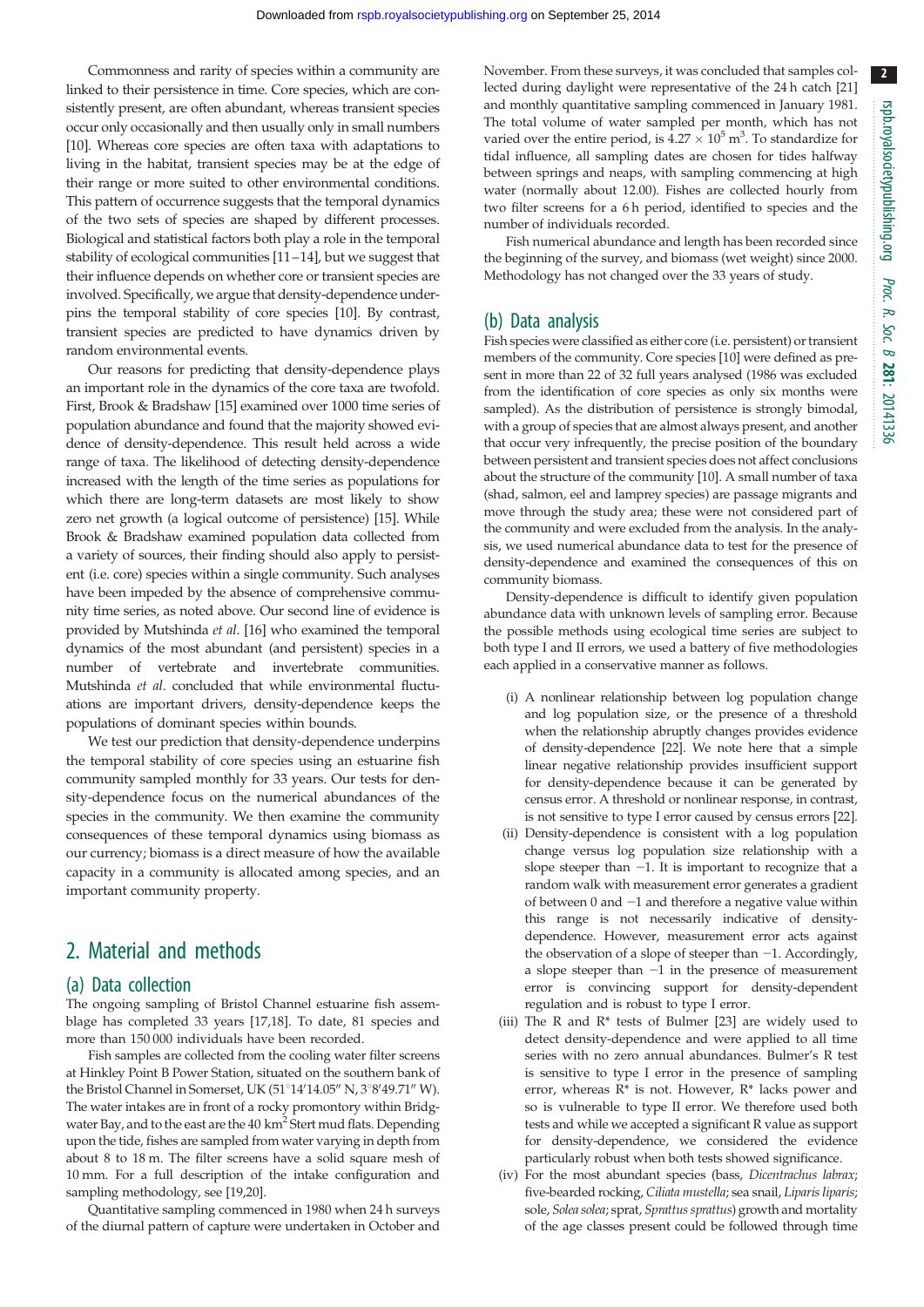Downloaded from [rspb.royalsocietypublishing.org](http://rspb.royalsocietypublishing.org/) on September 25, 2014



Figure 1. Temporal variability within the fish community of Bridgwater Bay. (a) Variation in annual biomass. Core species showing density-dependence are shown in blue, core species with no evidence of density-dependence in red, and transient species in grey. (b) The frequency distribution of average abundance over the 12-year period.

and analyses to detect negative changes in growth, recruitment or survival linked to increased population density could be undertaken. These methods are not based on the analysis of abundance time series and therefore not subject to the same vulnerabilities to type I and II errors.

(v) Species that were regularly unrecorded and never found in large numbers or biomass were considered not to show evidence for density-dependence if their time series could not be statistically distinguished from a random time series, or if their occurrences were too infrequent to allow any test.

# 3. Results

Of the 27 core fish species present, 23 show evidence of densitydependence and the remaining four core species do not. All the transient species have time series that cannot be distinguished from random noise or are too rare to be fitted to any model.

Temporal variation in biomass is muted in all core species showing density-dependence relative to those that do not (figure 1a). These species predominate at the common end of the species abundance distribution, whereas core species that are not experiencing density-dependence are found in the middle region of the species abundance distribution, and transient species cluster at the rare end (figure 1b).

The difference in temporal variability of the core densitydependent, core non-density-dependent and transient species is highlighted in figure 2, which plots the coefficient of variance (COV) in biomass against the mean biomass. What is striking is the high degree of uncertainty associated with transient species; core species that are not density-dependent also exhibit this pattern. By contrast, core species experiencing density-dependence show little temporal movement. The temporal stability of the biomasses of this group of persistent fishes is evident from the fact that the top right-hand portion of figure 2 is empty.

# 4. Discussion

A major task in ecology today is understanding how biodiversity stabilizes assemblages [\[24](#page-5-0)]. Our results show that species make different contributions to the stability of a community



Figure 2. Relationship between COV ( $\pm$  s.d.) and mean ( $\pm$  s.d.) biomass. Core species showing density-dependence are shown in blue. Core species with no evidence of density-dependence in red. Transient species in grey.

and underline the role that density-dependence plays. Species experiencing density-dependence exhibit relatively little temporal variation in biomass. These species also typically account for a large fraction of the overall abundance; in the case of the Hinkley Point assemblage, they represent more than 98% of total biomass. Because of the stability in biomass of these core species, it is inevitable that nutrient and energy flux will also be stabilized.

Temporal variation in population abundance can enable communities to persist [[24,25\]](#page-5-0). Of particular interest is the idea that populations fluctuate asynchronously [[26\]](#page-5-0) because asynchronicity can stabilize community properties. Seasonal and annual fluctuations in abundance [\[27](#page-5-0)] among the core species in the Hinkley Point community enable assemblage members to coexist while competing along a limited number of resources axes. However, as we show here, it is not simply asynchronicity in species abundances that helps maintain community properties. Density-dependent processes acting on the core species also contribute to stability in biomass production, for example.

This community is made up of species belonging to distinct spatial guilds that include pelagic taxa, those that live on rocky surfaces and those associated with soft or weedy bottoms [\[28](#page-5-0)]. In each case, the dominant species in these spatial guilds [\[28](#page-5-0)] shows density-dependence indicating that species associated with different habitats contribute to the stability of the community as a whole.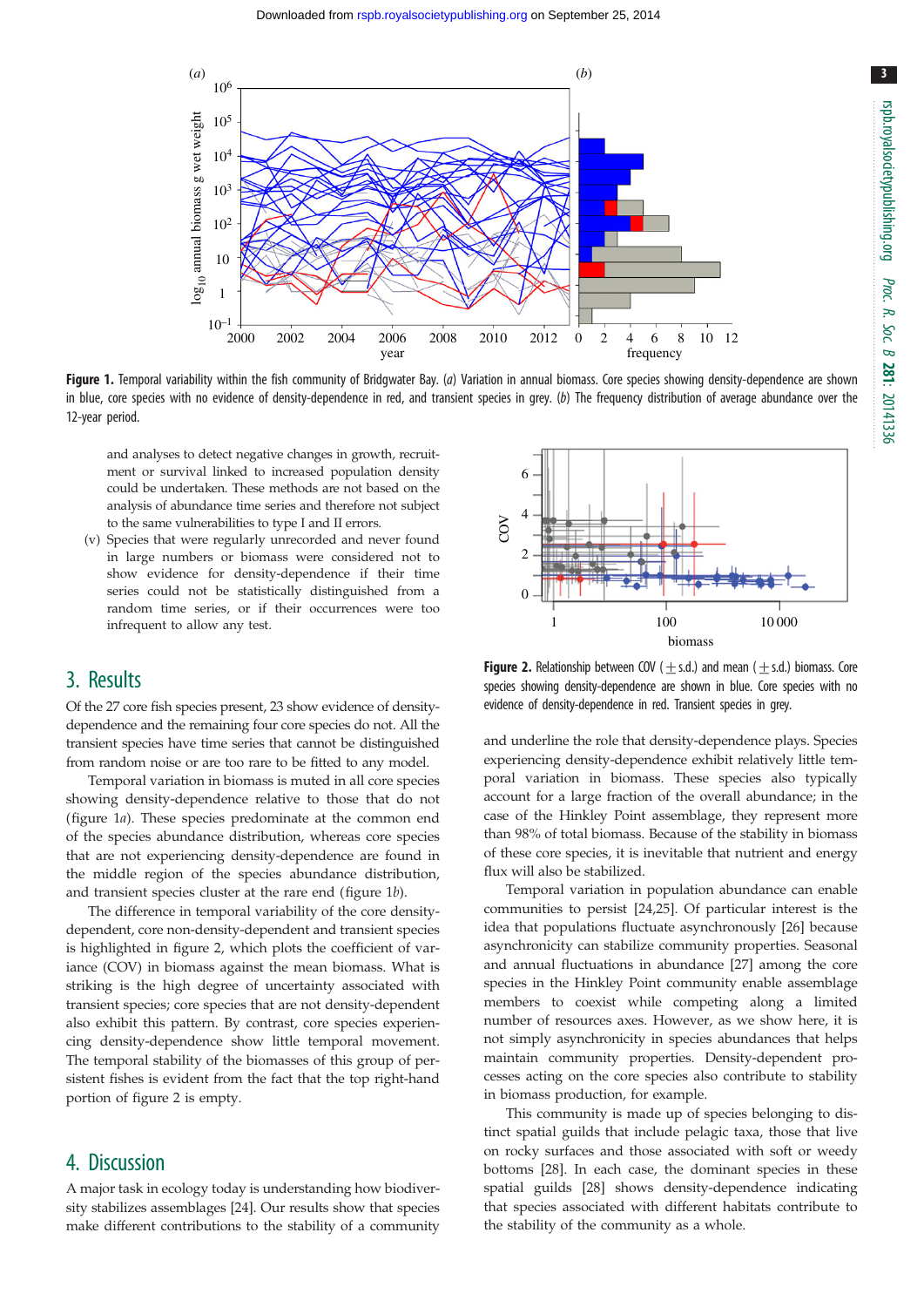4

<span id="page-4-0"></span>As we have demonstrated, species that are densitydependent tend not just to be common but also to be consistently common. This means that these species stabilize the species abundance distribution at its high abundance end. Understanding the dynamics of the component species therefore provides important clues about the stability of the assemblage as a whole [[29](#page-5-0)]. Moreover, better knowledge of how these densitydependent processes respond to external drivers, including anthropogenic change, may improve predictions about the fate of natural systems in a rapidly changing world.

What are the implications of these results for the shape of the species abundance distribution? Engen [\[30](#page-5-0)] modelled distributions in which species varied in the strength of negative feedback control (density-dependence) and environmental noise experienced. Despite the heterogeneous nature of these models, the species abundance distributions generated resembled lognormal and gamma models common in natural communities [[31\]](#page-5-0). It is therefore unsurprising that an extensive analysis of Australian bird communities [[32\]](#page-5-0) found no relationship between the shape of the species abundance distribution and ecological variables. Nonetheless, the shape of a species abundance distribution is influenced by temporal events which only become clear once the population dynamics of the individual species in the assemblage are considered [\[33](#page-5-0)].

Our results reveal that density-dependence is not uniform across species, though in contrast to Comita et al. [8] we find it operating in common species rather than rare ones. However, in the Hinkley Point system, common species are those that are persistent, and while they may have relatively high biomass this need not imply high numerical abundance. For example, the conger eel ranks second in biomass but only 20th in numerical abundance. In terms of number of individuals per unit area of seabed, the conger eel would be termed rare but is under density-dependent control. The difference in view may arise in part because of the use of spatial density rather than biomass to define rarity for trees. Another contributing factor may be that trees are often long-lived. Trees can be rare for a long time if only a few individuals in a species become established, with strong density-dependence ensuring that the population does not grow.

An additional reason for the different conclusions reached about the role of density-dependence in this marine system, relative to tree assemblages, is that the rare (transient) species we observed may be subject to density-dependent mechanisms elsewhere, but because they are near the edge of their

range, or accidental visitors to unsuitable habitat, their abundances at Hinkley Point vary at random. As transients, these species are unlikely to be affected by ecological interactions in this assemblage [[34\]](#page-5-0). It is also worth noting that marine systems often have higher levels of  $\beta$  diversity [[35\]](#page-5-0) than terrestrial ones, an observation consistent with higher rates of temporal turnover. Rapid temporal turnover will reduce the scope for density-dependence to operate on rare species in these systems.

We hypothesize that natural communities are hybrids of two dynamical behaviours, a core group of persistent species, often dominant in biomass terms, which display negative feedback dynamics and muted variability, and a larger group of transient species displaying quasi-random abundance as they are unable to establish permanent residency. This idea is consistent with recent research [\[36](#page-5-0)] highlighting differences in the processes that shape the abundances of the numerical dominant species versus rare species in marine ecosystems. The two groups of species make different contributions to community stability. In the case of core species, abundances are limited by carrying capacity and the resultant densitydependent dynamics help ensure that biomass production is maintained. The transient species abundances, on the other hand, are influenced by environmental conditions, are not generally constrained by resource availability and therefore do not exhibit density-dependent dynamics. However, it is these transient species that account for most of the species richness. Moreover, even though they are currently infrequent, it is the transient species that have the potential to increase in abundance should environmental conditions change, and on which the longer term stability of the system depends.

Acknowledgements. We thank Keith Horne for statistical advice and also thank the referees for their helpful comments. The collection of monthly data for almost 34 years at Hinkley Point would not have been possible without a dedicated team of ichthyologists; special thanks is owing to Dr Richard Seaby and Mr Robin Somes for many years of effort. Other team members have included Mr Roger Holmes, Mr John Fleming, Dr Roger Bamber, Dr Shaun Plenty, Ms Natalie Swan, Dr Susan Canney, Dr Lizzie Tyler, Mr Mark Cox, Mr Michael Crummock and Ms Rowena Henderson. The authors declare that they have no competing financial interests.

Data accessibility. A summary of the density-dependence test results, including information on the detailed analyses on abundant species is given in the electronic supplementary material; annual abundance data are archived at [doi:10.5061/dryad.3090c](http://dx.doi.org/10.5061/dryad.3090c).

Funding statement. We thank the ERC (project no. BioTIME 250189) and the Royal Society for funding.

# **References**

- 1. Darwin C. 1859 On the origin of species by means of natural selection, or the preservation of favoured races in the struggle for life. London, UK: John Murray.
- 2. MacArthur RH. 1960 On the relative abundance of species. Am. Nat. 94, 25-36. [\(doi:10.1086/282106\)](http://dx.doi.org/10.1086/282106)
- 3. May RM. 1975 Patterns of species abundance and diversity. In Ecology and evolution of communities (eds ML Cody, JM Diamond), pp. 81-120. Cambridge, MA: Harvard University Press.
- 4. Engen S, Lande R. 1995 Population dynamic models generating the lognormal species abundance

distribution. Math. Biosci. **132**, 169 - 183. ([doi:10.](http://dx.doi.org/10.1016/0025-5564(95)00054-2) [1016/0025-5564\(95\)00054-2](http://dx.doi.org/10.1016/0025-5564(95)00054-2))

- 5. Adler FR. 2011 The effects of intraspecific density dependence on species richness and species abundance distributions. Theor. Ecol. 4, 153– 162. [\(doi:10.1007/s12080-010-0108-7](http://dx.doi.org/10.1007/s12080-010-0108-7))
- 6. Chave J, Miuller-Landau HC, Levin SA. 2002 Comparing classical community models: theoretical consequences for patterns of diversity. Am. Nat. 159, 1 – 23. [\(doi:10.1086/324112](http://dx.doi.org/10.1086/324112))
- 7. Alonso D, Ostling A, Etienne RS. 2008 The implicit assumption of symmetry and the

species abundance distribution. Ecol. Lett. 11, 93 – 105. [\(doi:10.1111/j.1461-0248.2007.](http://dx.doi.org/10.1111/j.1461-0248.2007.01127.x) [01127.x](http://dx.doi.org/10.1111/j.1461-0248.2007.01127.x))

- 8. Comita LS, Muller-Landau HC, Aguilar S, Hubbell SP. 2010 Asymmetric density dependence shapes species abundances in a tropical tree community. Science 329, 330-332. [\(doi:10.1126/science.](http://dx.doi.org/10.1126/science.1190772) [1190772](http://dx.doi.org/10.1126/science.1190772))
- 9. Johnson DJ, Beaulieu WT, Bever JD, Clay K. 2012 Conspecific negative density dependence and forest diversity. Science 336, 904– 907. ([doi:10.1126/](http://dx.doi.org/10.1126/science.1220269) [science.1220269](http://dx.doi.org/10.1126/science.1220269))